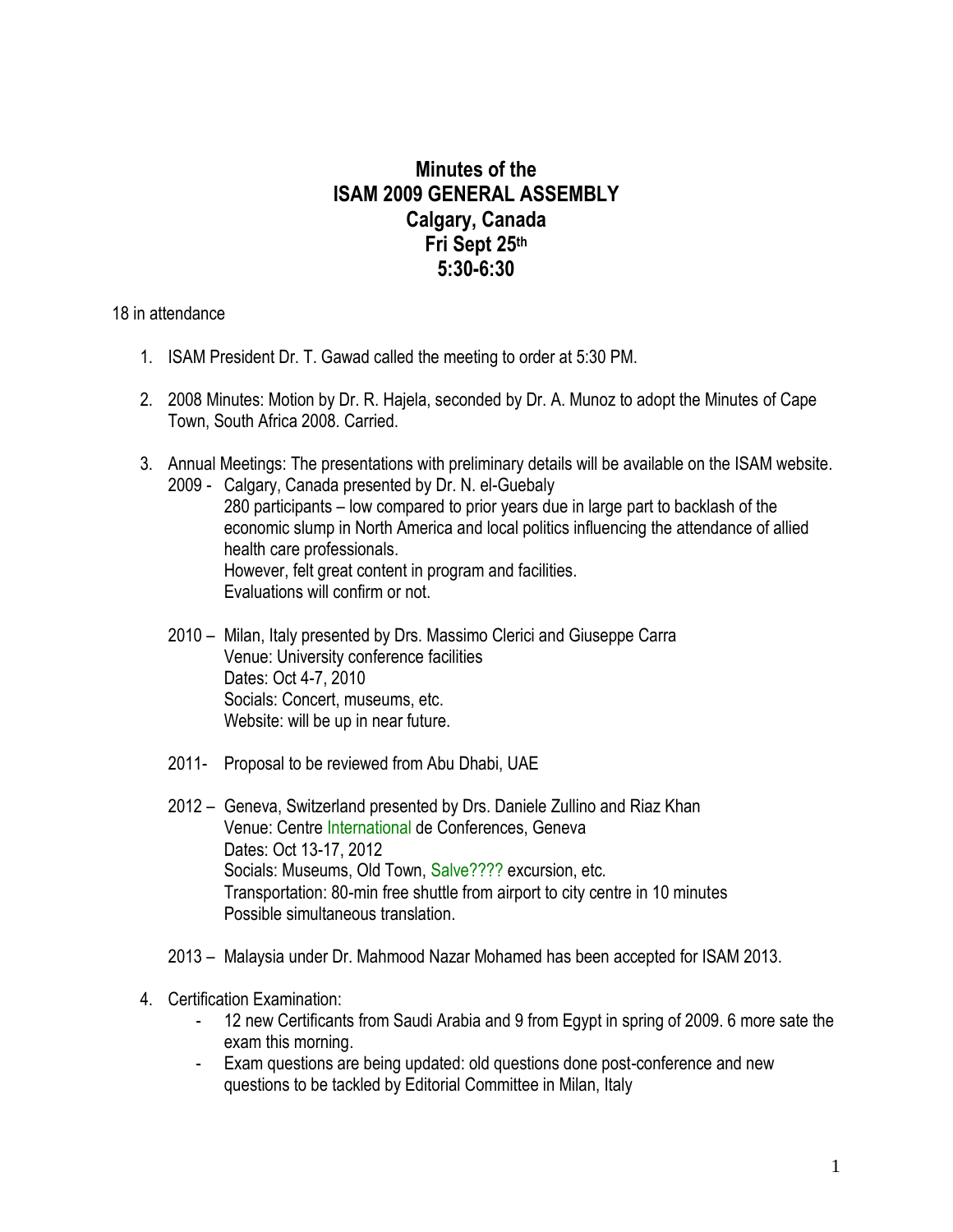- Presentation made by University of Calgary biostatistician, Dr. Claudio Violato to the Editorial Committee on question validity, appropriate MPL and clarity.
- Still no buy-in from European countries even though exam is not meant to supplant national certifications.
- 5. Website:
	- Abstract from Mar del Plata 2005 have been retrieved and will be uploaded onto the webpages.
	- Thanks to Dr. H. Alho and the Finnish Society for the hosting of the web site.
	- New design was launched 2 years ago to give webpages a more dynamic look and increase ISAM's profile - a measure of success is the number of hits in 2 years ~26,000
	- Suggestions to include a section with links to related sites, organizations, association, etc. Invitation to audience to send in suggestions to Dr. Alho
	- Suggestion for a password protected Member Section that would show a directory of name and country
	- Dr. D. Gigena suggested using ADWORDS for higher profile
- 6. Journal of Substance Abuse:
	- Brief progression of Journal and publishers given by Dr. M. Galanter
	- A very brief 2-minute Survey will be going out to all ISAM members as well as being posted on the webpages to inquire about ISAM desired ISAM services for members and meeting attendance
	- Journal is a useful body of research and peer-reviewed (2 reviewers) knowledge.
	- Invitation to audience to submit articles and consider volunteering as a reviewer.
	- 4 Special issues have also been published on: (a) Adolescent Substance Abuse, (b) International Aspects of Addiction Medicine, (c) Mindfulness approach to addiction treatment and (d) Screening and Brief Intervention
	- Dr. Jag Khalsa, NIDA, is also putting together an issue on Medical Consequences of Substance Abuse
	- An important mandate of the NIDA grant which ISAM has obtained is dissemination of information
- 7. Fellowships:
	- Recipients for both the NIDA for Young Investigators awards and the WHO for Physicians awards have commented on the amount of grant not being enough to cover expenses. This particularly a concern where it is stipulated that awardees must be from countries in the two lowest World Bank categories.
	- Board discussed and will contact both co-sponsoring agencies for possibly distributing the funds among 4 instead of 5 awardees.
	- This year two awardees were unable to attend due to financial constraints.
- 8. Future projects
	- WHO: ISAM rep to WHO, Dr. John Saunders, continues to push for more involvement and higher affiliation. Currently ISAM has type 3 affiliation with the World Health Organization.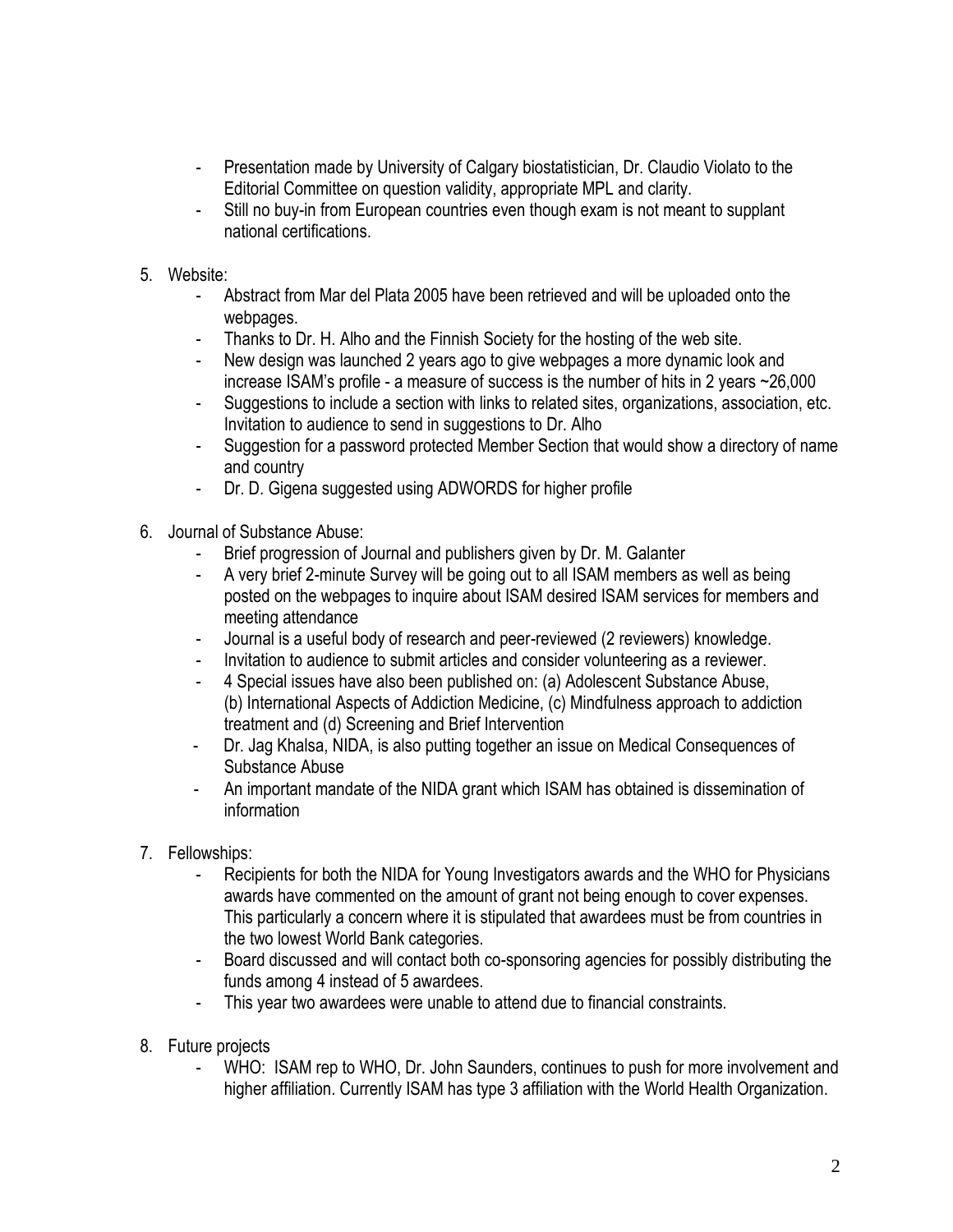Dr. T. Gawad translated the ASSIST (both short and long versions) and also the Global Alcohol Survey into Arabic for WHO.

- NGO UNODC: ISAM participated in Beyond 2008. The Commission of Narcotic Drugs [CND] acknowledged the strategies and the NGO's as main stream in harm reduction.
- Egyptian Prison Project: A 2-day ISAM regional meeting with the Ministery of Interior to discuss how to address reformation and merging Addiction Services in the Criminal Justice System is planned prior to Milan.
- National Rehabilitation Centre: 6 consultants under the ISAM banner worked on a needs analysis in Abu Dhabi under a body related to the head of State responsible for services for Drug Addiction. ISAM was asked for 6 months technical assistance that includes an educational and service implementation components. After a second visit by 2 of the consultants, a document addressing 10 specific items was produced and presented. Once accepted it is hoped to put the report on the webpages.
- 9. Restructuring Strategy:
	- Dr. T. Gawad outlined the Restructuring Strategy adopted in Cape Town by the Board and gave a brief history of evolution of Board from initial 19 members to present.
	- Dr. H. Alho has been elected President-Elect. The positions of Vice-Presidents have been eliminated.
	- Key points:
		- i. Reduce the Board to 7 by 2012, but this will require one Board member elected in Jan 2010 and one in October 2010.
		- ii. Dr. H. Alho will continue initiated process. In 2011, five Board members will step down.
		- iii. A Request for Intent will be emailed out to all paid members for nominations
		- iv. More focus on members, lists, renewals, etc.
		- v. Establishment of Board functions which will give strategic direction:
			- President
			- President-Elect
			- Secretary-Treasurer
			- Conference
			- Membership & Development (Promotion)
			- Project Management
			- Affiliated Societies
	- Motion by Dr. H. Alho, seconded by Dr. A. Munoz to accept changes to restructuring details as presented. Carried.
- 10. Finances: Copies of the 2008 audited financial summary were distributed
	- Summary by Dr. N. el-Guebaly. The office expenses came in under-budget again but it was emphasized that the key items for sustainability are membership and profit from the annual meetings.
	- Due to changes the office will now be run separate from Dr. el-Guebaly's office by Marilyn Dorozio – contracted for 5 years.